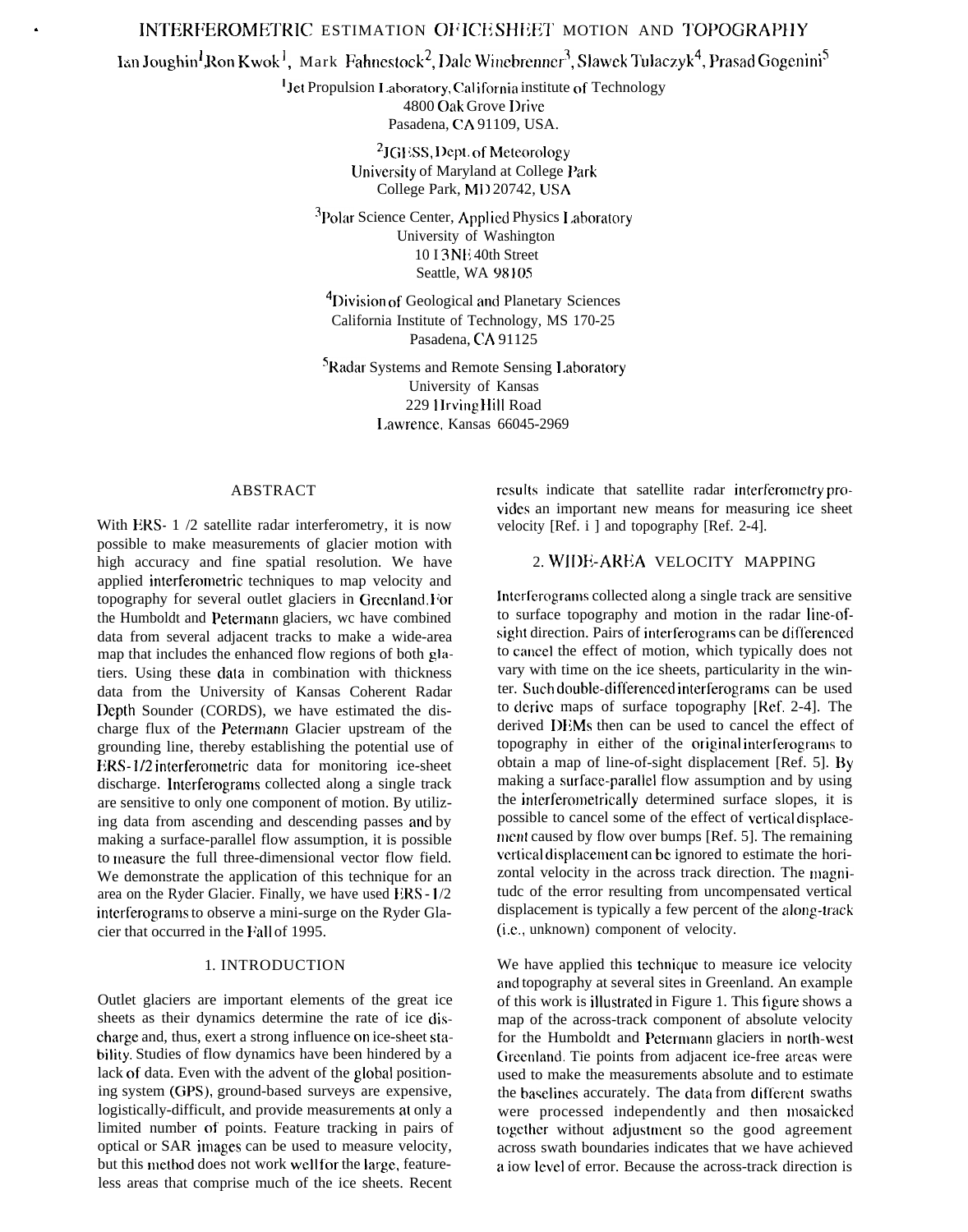

Figure 1. Contour map of the across-track component of velocity for the Petermann and Humboldt Glaciers for the area indicated by a white rectangle in Figure 1. The across track direction is slightly different for each swath. The approximale across track direction is indicated by an arrow in the lower left corner. Contour interval is 20 m/yr for velocity less than 200 m/yr and is 100 m/yr for <sup>val</sup> ues greater than 200 m/yr. Red lines indicate locations of CoRDS profiles.

nearly aligned with the flow direction, the error due to uncompensated vertical displacement is small.

The velocity map was generated using data from both the tandem mission and 3-day pairs from the commissioning and first ice phases. We achieved good correlation for both data sets. Where we have the 3-day data and arc able to unwrap it, errors are significantly lower with respect to tandem data, as we have the three times the sensitivity to motion. For the fast moving regions, however, the 3-day data were aliased and we could make measurements only using tandem data. To accurately m casure the full range of ice velocities (i. e.,  $1 \text{ m/yr}$  -7000 m/yr) a range of temporal baselines is needed ranging from a few hours to tens of days.

The velocity maps indicate that although the Humboldt and Petermann arc adjacent to each other, they have much different flow patterns. The Petermann is a fastmoving outlet glacier that is channelled by a well developed fiord extending back under the ice. The flow is strongly convergent with peak speeds of nearly  $12(K)$  m/ yr near the grounding line. Using ice thickness data collected with University of Kansas CoRDS we were able to estimate the flux of the Petermann as 12.7 km<sup>3</sup>/yr. The Humboldt discharges roughly half that volume across a much wider calving face, exhibiting weakly convergent flow with much slower flow speeds than the Petermann.

Our velocity map indicates that wide-ma mapping of ice sheets is possible without any limitation imposed by swath width and that such datacanbe used in combin. tion with ice thickness data to measure ice discharge of individual drainage basins.

## 3.3-D MEASUREMENT OF ICE FLOW

The ice velocity measurements described in the previous section are limited as they yield only a single component of motion, whereas we would like to measure the full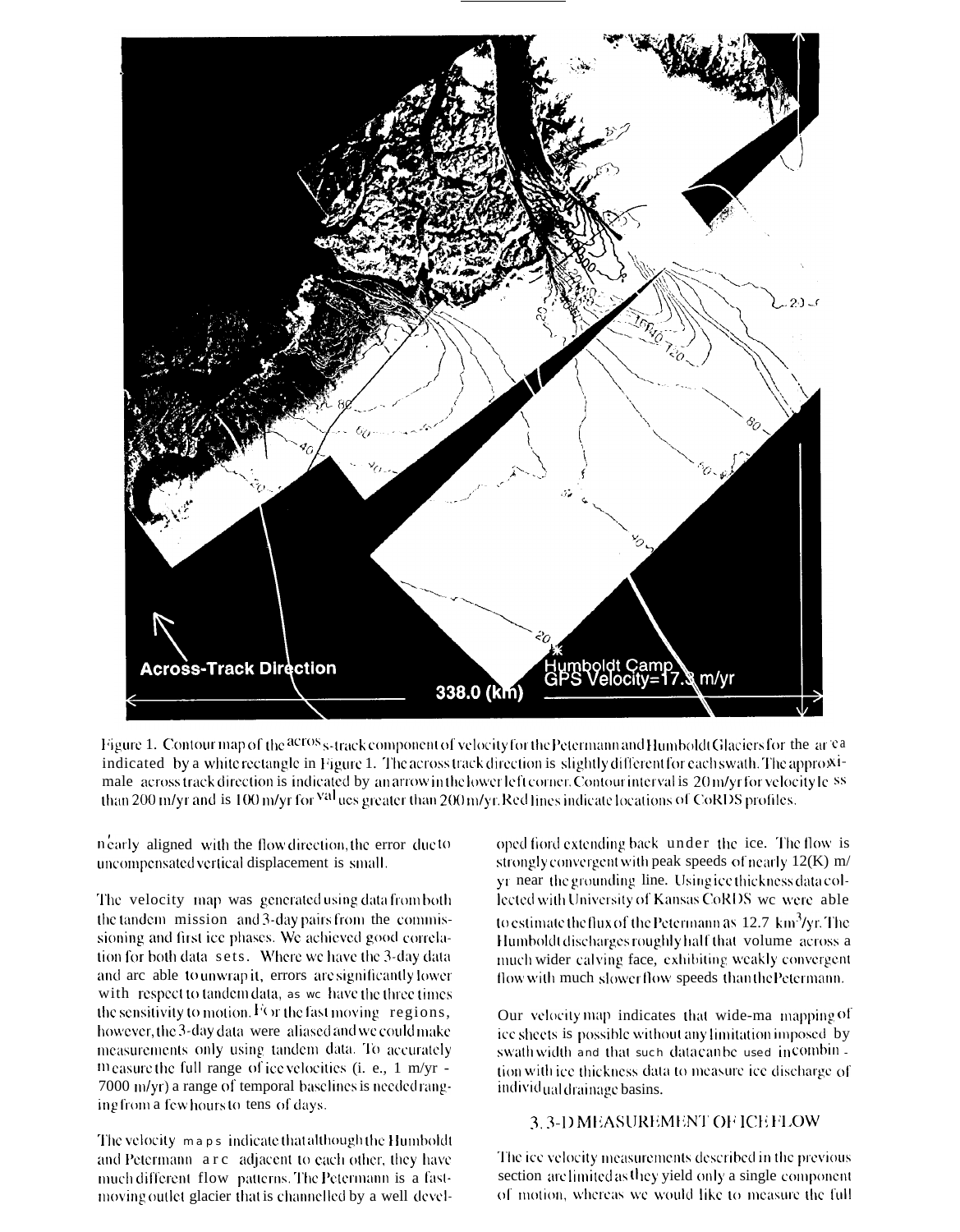

Figure 2. Horizontal velocity field plotted over the SAR amplitude image of the Ryder Glacier. Contour interval is 20  $m/y$  (cyan) for velocity less than 200 m/yr and is  $1/(0)$  m/yr (blue) for values greater than 200" m/yr. Red arrows indic ate flow direction and have length proportional to speed.

three-component vector. Ideally, this requires observations from tracks with three different orientations. For ice, however, we can assume that flow is parallel to surface. This allows us to combine data from ascending and descending passes with our interferometrically determined knowledge of surface slope to measure the full velocity vector [Ref. 6]. An example of the application of this technique to the Ryder Glacier, Northern Greenland is shown in Figure 2.

in making the surface-parallel flow assumption we have ignored small deviations fromsurface-parallelflow(i.e., the submergence and emergence velocity). The data provided with this method are extremely useful for most ice dynamics studies. With a SAR that can observe from both sides, however, it would be possible to collect data from three directions and measure ice flow without ignoring the submergence/emergence velocity. Such data would be extremely useful for making local ice-sheet thickening/thinning estimates, especially when com bined with laser altimeter observations.

Although we do not have ground truth to fully validate our results, qualitatively we appear to have captured the main elements of the Ryder flow field, In places where there are flow stripes or other indicators of flow direction, we get good agreement with the measured flow direction. '1'bus, with ascending and descending data it is possible to map vector ice flow over large areas on the ice sheets. Although the mosaicking is slightly more complicated, when adeq uate ascending and descending data are acquired it will be possible to map vector velocity over entire ice sheets.

## **4. MINI-SURGEOBSERVATION**

The ability to acquire frequent snap shots of ice velocity is important for monitoring seasonal or episodic changes in glacier velocity. We have used tandem ERS data to documenta nlii~i-surge on the Ryder Glacier, which occurred in the Fall of 1995.

Figure 3 shows two interferograms that have been processed to remove topographic effects so that each fringe (yellow-red transition) represents 2.8 cm of displace-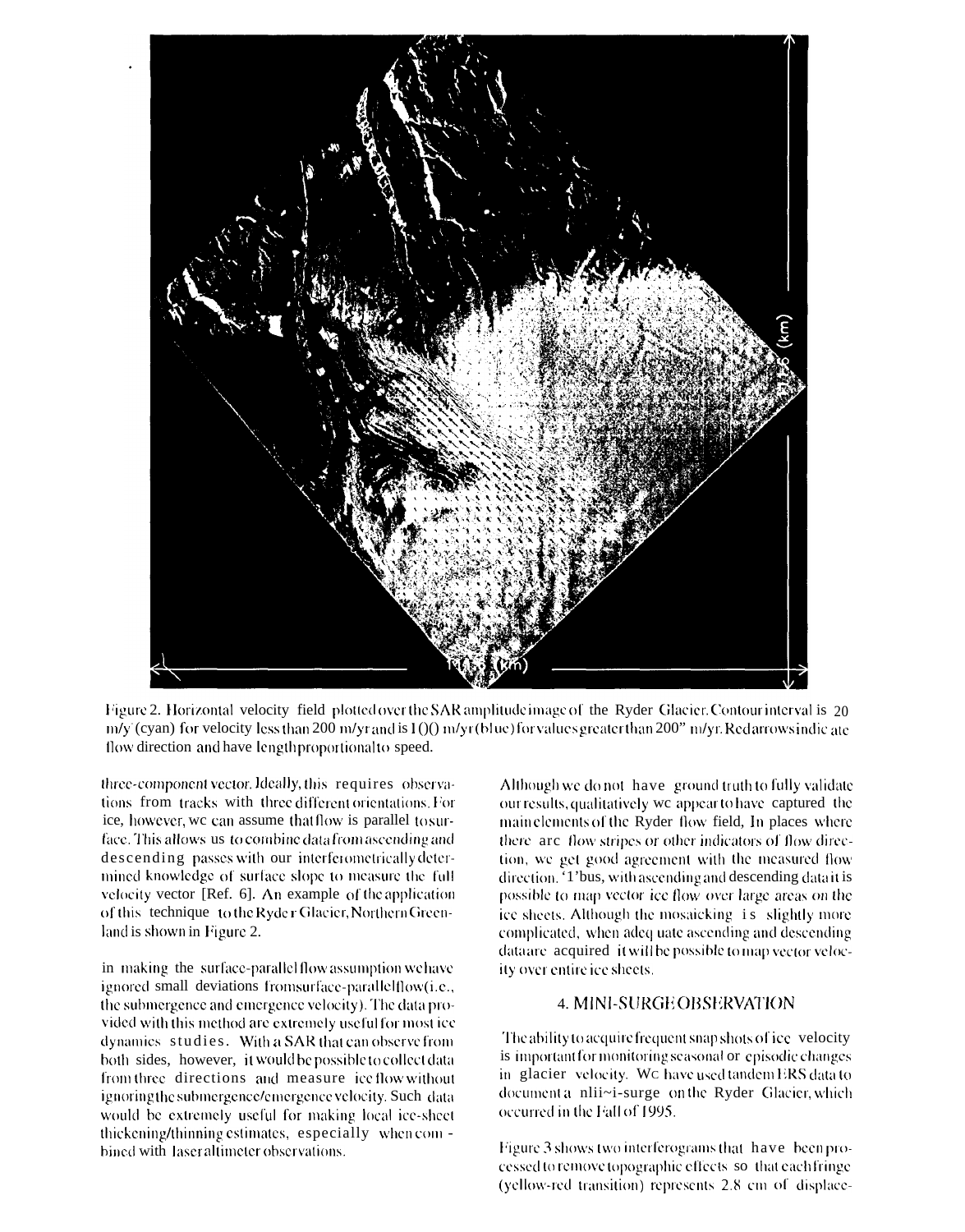

Figure 3. Interferograms from the fast moving area or the Rydet Glacier (a) before (2 I -22 September 1995) and (b) during (26-27 October1995) a mini-surge. Each fringe is equivalent to 7.2 cm of horizontal displacement in the across track direction or 3.() cm of vertical displacement. Both interferograms were acquired from data collected along the same descending track.

ment directed toward or away from the radar. The interferogram from the September observation (Figure 3a) agrees well with another interferogram from ERS- 1 images acquired in March 1992 and appears to represent velocity in the normalflow mode or 100-500 m/yr for most of the glacier.

1' here are striking differences between the September and October observations over the fast-moving portion 01 the glacier. In areas where we could unwrap the phase, we measured differences of up to 150 m/yr representing a speed up of more than 50 pet'cenl. For a large part of the area where we could not unwrap the phase, the fringe density appears (0) have at teast tripled, indicating increases in speed by a factor of three or more.

Analysis of an interferogram (not shown) formed from images acq uired 8 and 9 November 1995 along an ascending track indicate that there was no significant enhanced flow al this lime. Thus, the min<sub>1</sub>-surge appears to have started and ended sometime between 22 September and 8 November with enhanced flow observed over the interval from 26-27 October.

There is little information (m the temporal variability of outlet glacier and ice streamflow in Greenland and Antarctica. Our results indicate that significant variation can occur and that such behavior can be observed via satel. lite radar interferometry. '1'11118, aprogramof regular observation of many outlet glaciers could help answer

fundamental questions regarding the seasonal and episodic variability of" ice flow.

#### **5. CONCLUSIONS**

Satellite radar interferometry provides an important tool for measuring lift velocity and topography with unprecedented spatial detail and coverage. As the only existing data set with suitable temporal baselines for measuring ice motion, the ERS-1/2 and ERS - I ice and commissioning phase data should be fully exploited 10 provide importantnew<sup>in</sup>formation 101-glaciologicalresearch.

#### 0. ACKNOWLED GEMENTS

I. Joughin and R. Kwok performed this work at the Jet Propulsion Laboratory, California Institute 01 Technology under contract with National Aeronautics and Space Administration (NASA). Mark Fahnestock was supported under NASA NMTPE grant NAGW4285. SAR data were provided by the European Space Agency. We thank S. Ekholm of the National Survey and Cadastre, Copenhagen, Denmark for providing us with the DEMused to derive tic points. We also wish to thank C. Werner 01 the JetPropulsionLaboratoryfor providing us with a SAR processor" for the raw signal data

#### 7. REFERENCES

1. Goldstein R. M., 11. Engelhardt, B. Kamb, and R.M. Frolich. I 993. "Satellite radar interferometry for moni-